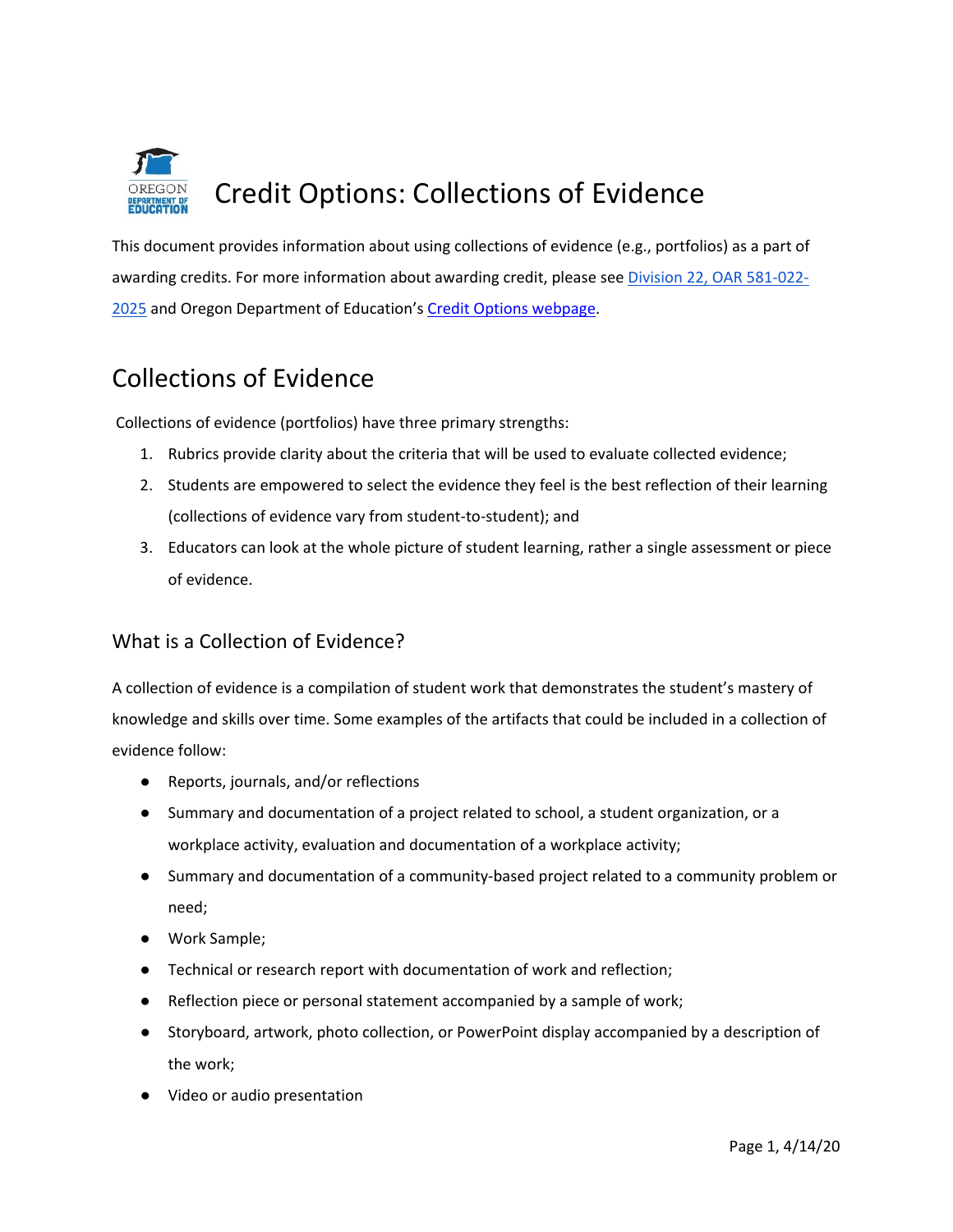Collections of evidence should be scored by rubrics that clarify for students the criteria the collection of evidence will need to meet. At their best, collections of evidence will offer students an opportunity to become more reflective and self-directed. Through the use of rubrics and peer and teacher feedback, students have a much better idea of how to improve and students can continue to extend their learning when they have an opportunity to develop and revise the evidence they submitted.

## Student Choice and Flexibility

Key to this process is the inclusion of student choice, student voice, and flexibility; including collections of evidence as an option to earn credit *is* student-centered learning. At its best student-centered learning will provide every student the chance to identify their unique strengths and challenges, and cultivate their cognitive and emotional growth, reaching their own highest outcomes.

The options for collections of evidence allow for deeper, authentic learning while taking into account the learner's skills and interests, thereby fostering a sense of ownership over their learning experience. When students have the opportunity to shape and guide their own learning, more meaningful connections are made to the material and

Options for student creativity or flexibility should be accompanied with clear criteria, aligned to the scoring rubric. Although group work may be incorporated, the parts of the collection of evidence that the student uses to demonstrate proficiency should represent what the student independently knows and can do.

#### Rubric Development and Scoring

To develop a strong collection of evidence, either start with the rubric or write the rubric early in the process of development. A high quality rubric assists educators in identifying:

- the purpose of the collection of evidence,
- the knowledge and skills students will demonstrate at each level of performance/achievement (criteria).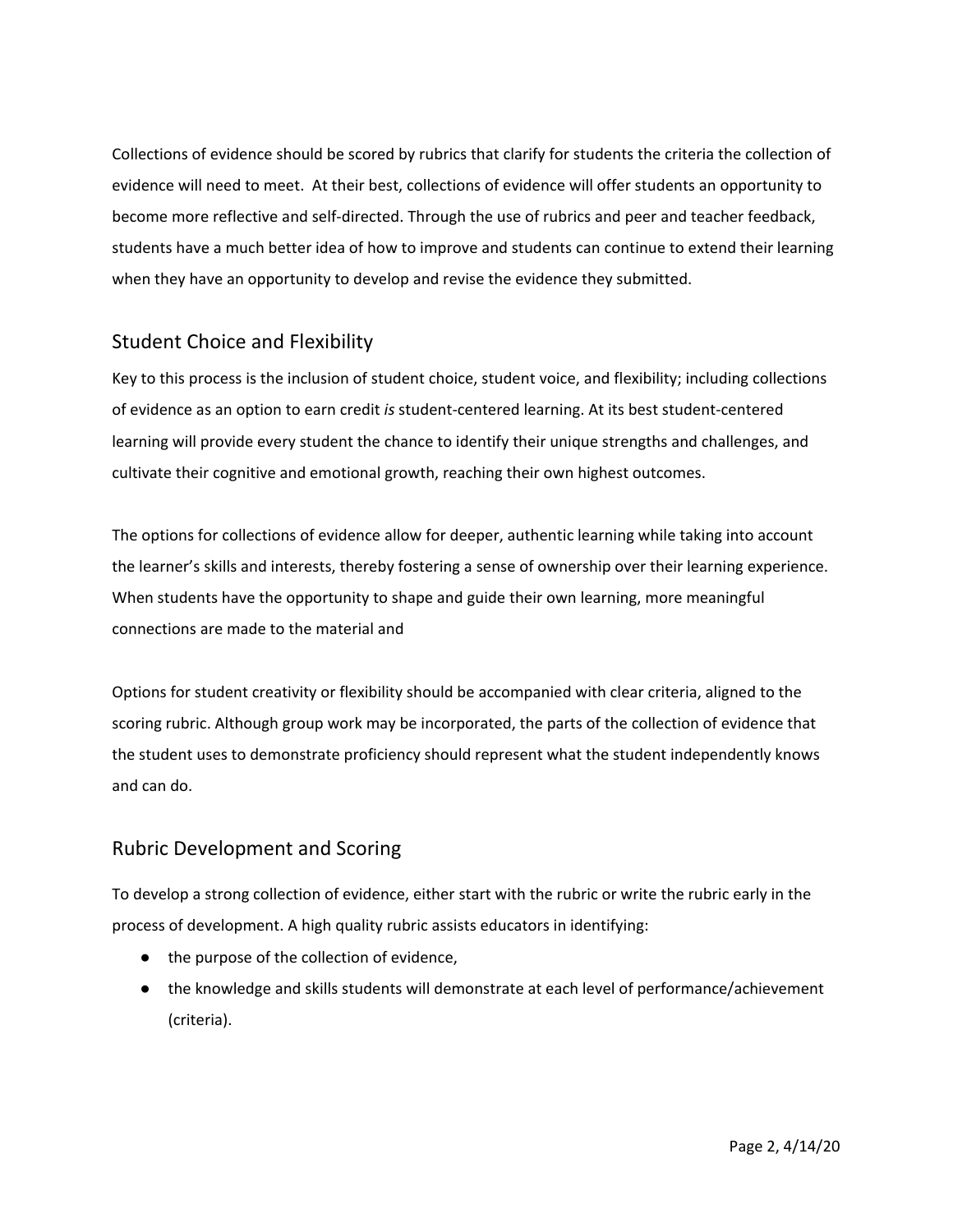The [SCALE Checklist For Quality Rubric Design](http://www.performanceassessmentresourcebank.org/system/files/SCALE%20Quality%20Rubric%20Checklist.docx.pdf) is a helpful resource for evaluating and creating high quality rubrics.

Whenever possible, the scoring should be completed by the student's teacher of record. The scoring of the collection of evidence should be done as a holistic view of the evidence. Some pieces may meet the criteria for certain essential learnings while other pieces meet the criteria for other essential learnings.

## Organizing the Collection of Evidence

Student collections should be arranged in such a way that maximizes an educator's ability to find evidence of each essential learning. Prompts, such as those below, may help students determine an appropriate way to organize their work.

- Think about all the components of your collection. Which parts do you consider the most important?
- After you have identified what you think are the most important parts of your collection, make a table of contents or outline to direct those looking at your collection to the places where they can see evidence of the essential learnings.

## Student Reflection

Below are guiding questions that may help students reflect on their experience building the collection. Students may be encouraged to use the questions to help them create a narrative reflection piece or present a reflection in another format.

- Which parts of your collection give you the most pride? Why?
- As you completed your collection, what kinds of challenges did you face? What did you learn from those challenges?

## Example: *High School Reading*

Following is an example of how this process could play out in a high school reading course:

1. Educator selects one essential learning from each section of the reading standards: Key Ideas and Details; Craft and Structure; Integration of Knowledge and Ideas.